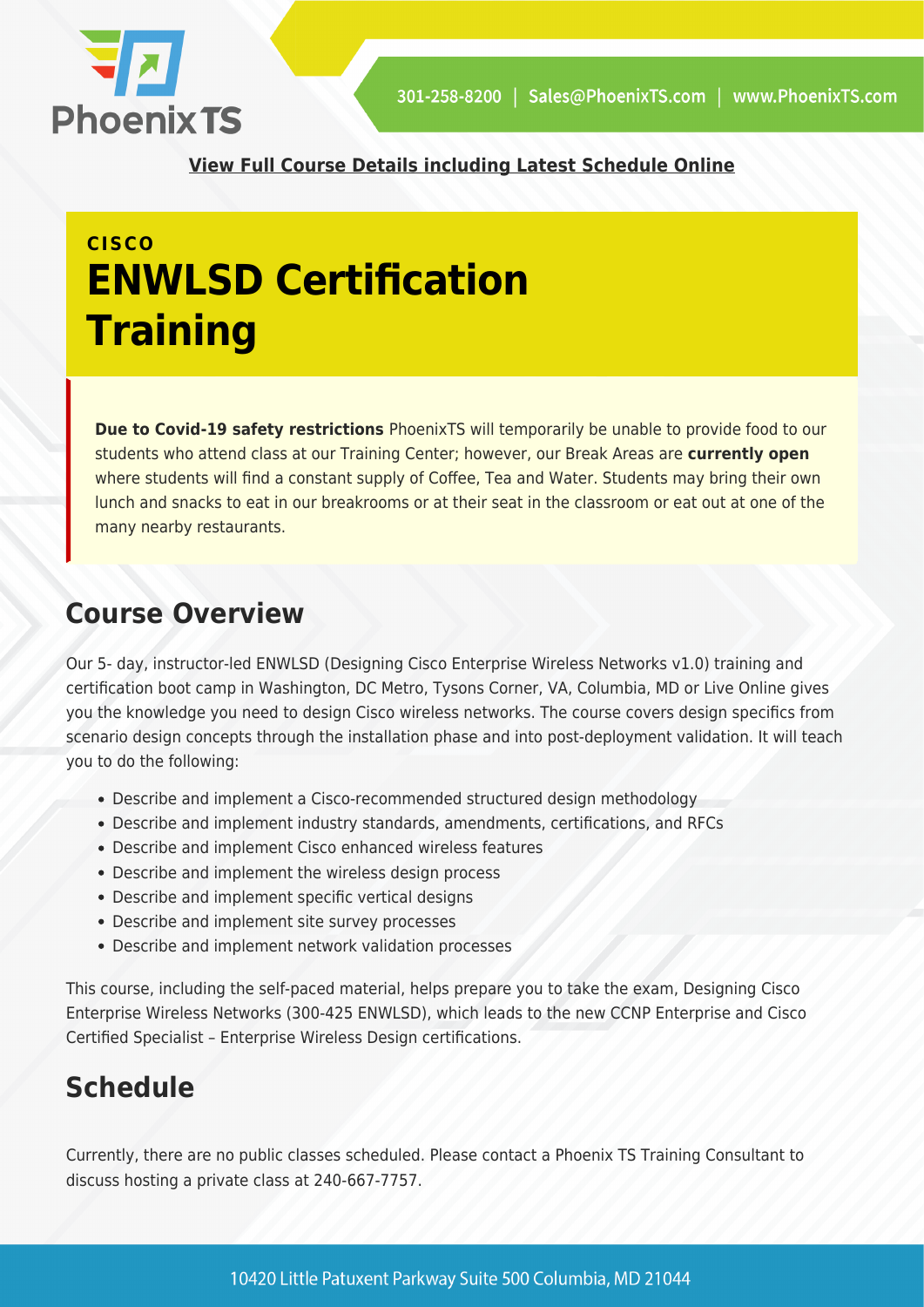

# **Describing and Implementing a Structured Wireless Design Methodology**

- Importance of Planning Wireless Design with a Structured Methodology
- Cisco Structured Design Model
- Cisco Design Guides and Cisco Validated Designs for Wireless Networks
- Role of the Project Manager When Designing Wireless Networks

#### **Describing and Implementing Industry Protocols and Standards**

- Wireless Standards Bodies
- IEEE 802.11 Standard and Amendments
- WFA Certifications
- Relevant IETF Wireless RFCs
- Practice Activity

# **Describing and Implementing Cisco Enhanced Wireless Features**

- Hardware and Software Choices for a Wireless Network Design
- Cisco Infrastructure Settings for Wireless Network Design
- Cisco Enhanced Wireless Features

# **Examining Cisco Mobility and Roaming**

- Mobility and Intercontroller Mobility in a Wireless Network
- Optimize Client Roaming in a Wireless Network
- WGB and WGB Roaming in a Wireless Network

# **Describing and Implementing the Wireless Design Process**

- Overview of Wireless Design Process
- Meet with the Customer to Discuss the Wireless Network Design
- Customer Information Gathering for a Wireless Network Design
- Design the Wireless Network
- Deployment of the Wireless Network
- Validation and Final Adjustments of the Wireless Network
- Wireless Network Design Project Documents and Deliverables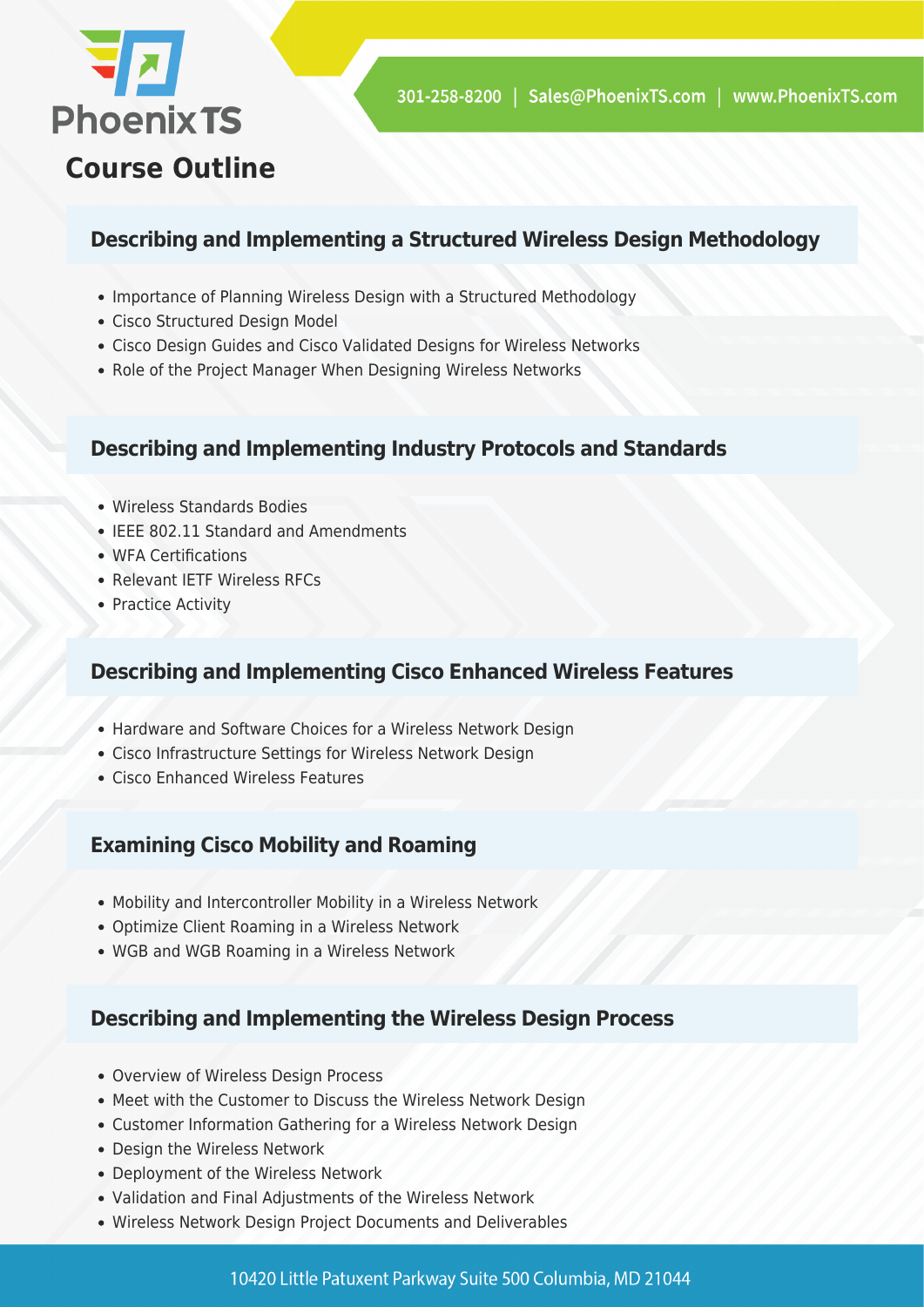

# **Describing and Implementing Specific Vertical Designs**

- Designs for Wireless Applications
- Wireless Network Design Within the Campus
- Extend Wireless Networks to the Branch Sites

#### **Designs for Wireless Applications Wireless Network Design Within the Campus Extend Wireless Networks to the Branch Sites**

- High-Density Designs in Wireless Networks
- Introducing Location and CMX Concepts
- Design for Location
- FastLocate and HyperLocation
- Bridges and Mesh in a Wireless Network Design
- Redundancy and High Availability in a Wireless Network

#### **Describing and Implementing the Site Survey Processes**

- Site Survey Types
- Special Arrangements Needed for Site Surveys
- Safety Aspects to be Considered During Site Surveys
- Site Survey Tools in Cisco Prime Infrastructure
- Third-Party Site Survey Software and Hardware Tools

#### **Describing and Implementing Wireless Network Validation Processes**

- Post-installation Wireless Network Validation
- Making Post-installation Changes to a Wireless Network
- Wireless Network Handoff to the Customer
- Installation Report

# **Lab Outline**

- Use Cisco Prime Infrastructure as a Design Tool
- Create a Predictive Site Survey with Ekahau Pro
- Perform a Live Site Survey Using AP on a Stick
- Stimulate a Post-installation Network Validation Survey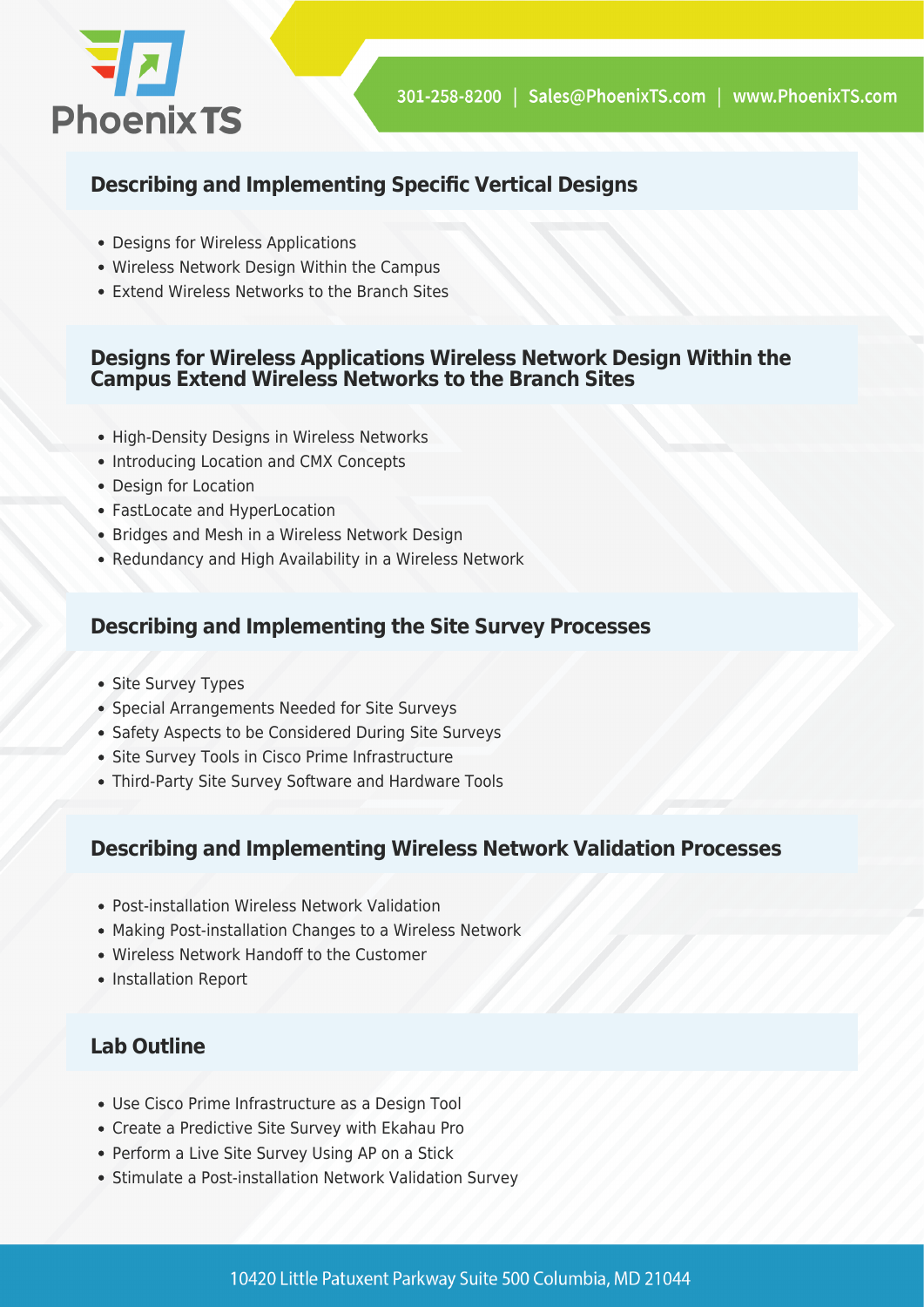

# **Exam Information**

This course, including the self-paced material, helps prepare you to take the exam, Designing Cisco Enterprise Wireless Networks (300-425 ENWLSD), which leads to the new CCNP Enterprise and Cisco Certified Specialist – Enterprise Wireless Design certifications.

### **ENWLSD Certification Exam 300-425 Details:**

- Number of Questions: 50-60
- Passing Score: 80%
- Test Duration: 90 minutes
- Test Format: Multiple Choice, Multiple Answer, Drag and drop, Testlets, Simlets, Router & Switch **Simulations**
- Test Delivery: Pearson VUE

### **ENWLSD Certification Exam Domains:**

Exam tests candidates on the following domains:

- Site surveys
- Wired and wireless infrastructure
- Mobility
- WLAN high availability

**Due to Covid-19 safety restrictions** PhoenixTS will temporarily be unable to provide food to our students who attend class at our Training Center; however, our Break Areas are **currently open** where students will find a constant supply of Coffee, Tea and Water. Students may bring their own lunch and snacks to eat in our breakrooms or at their seat in the classroom or eat out at one of the many nearby restaurants.